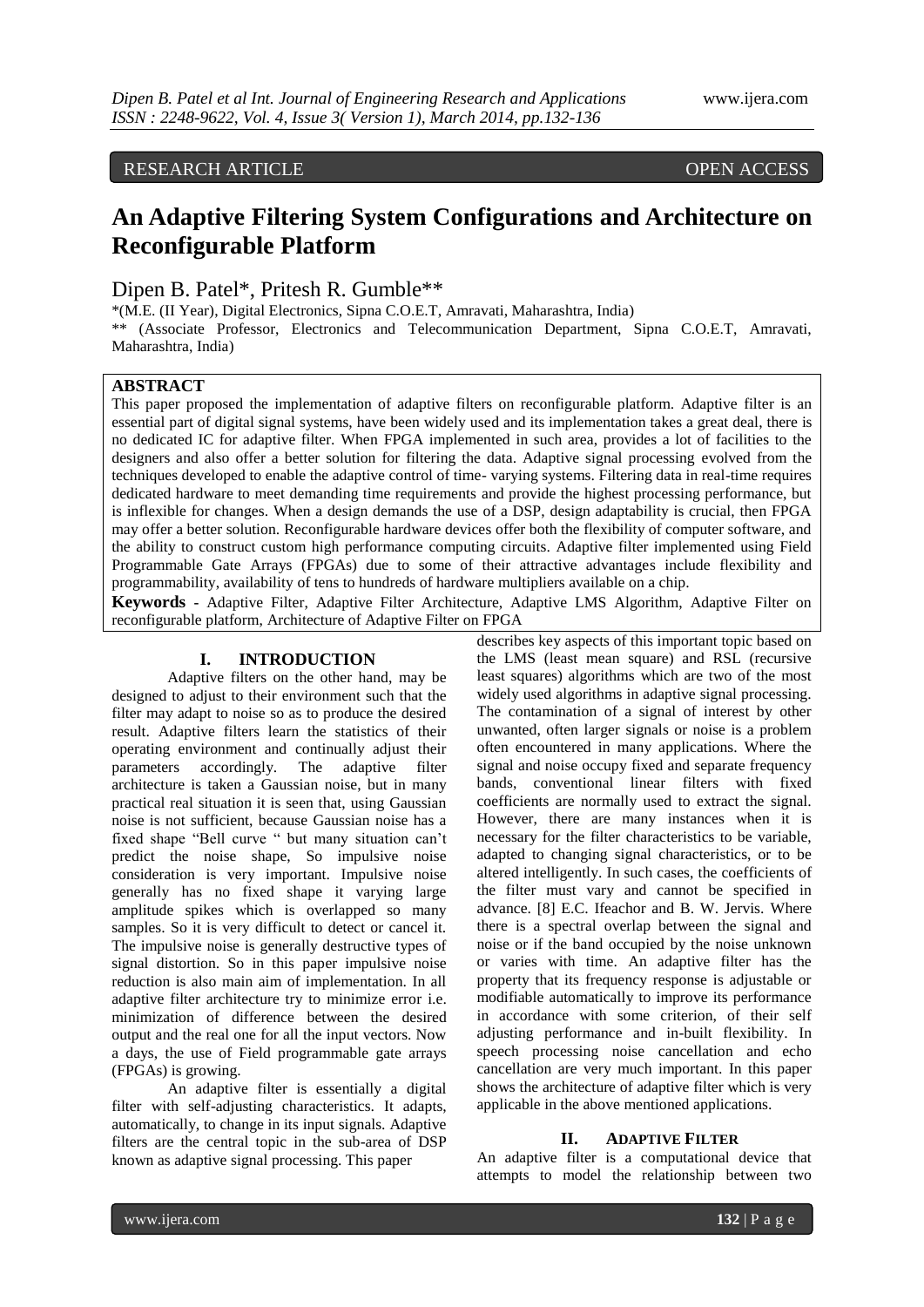signals in real time in an iterative manner. The fundamental operations of an adaptive filter can be characterized independently of the specific physical realization that it takes. [6] Douglas, S.C.



Fig.1 Spectral overalap between signal and noise In summary we use adaptive filters:

1 When it is necessary for the filter characteristics to be variable, adapted to changing conditions; 2. When there is spectral overlap between the signal and noise.

3. İf the band occupied by the noise is unknown or varies with time.

The use of conventional filters in the above cases would lead to unacceptable distortion of the desired signal. There are many other situations, apart from noise reduction, when the use of adaptive filters is appropriate.

# **2.1 SYSTEM ARCHITECTURE**

A low cost and high performance programmable digital finite impulse response (FIR) filter follows the adaptive algorithm used for the development of the system. The architecture employs the computation sharing algorithm to reduce the computation complexity. The algorithm used to update the filter coefficient is the Least Mean Square (LMS) algorithm which is known for its simplification, low computational complexity, and better performance in different running environments [2] Lan-Da Van*,*Wu-Shiung Feng.

Fig.2. shows a block diagram of how an adaptive filter can be formulated in an equalizer setting. In this case, the linear filter having weight *w*  is adapting to produce an output sequence which is identical to a known output d[n]. *T*he linear filter as being of FIR type, with *p* coefficients, The adaptation algorithm calculates the update based on knowledge of the input, and on an error signal e. Because of the ability of adaptive filter to perform well in unknown environments and track statistical time variations, adaptive filters have been employed in a wide range of fields.

In most adaptive systems, the digital filter is realized using a transversal or finite impulse response (FIR) structure. Other forms are sometimes used, because of its simplicity and guaranteed stability.



Fig.2 Adaptive Filter Block

For the *N –* point filter, the output is given by,

$$
\mathbf{y}_{k} = \sum_{i=0}^{N-1} W_{k}(i) X_{k-i}
$$

where  $w$  (*i*), $i = 0,1,...,k$  are the adjustable filter coefficients (or weights), and  $x_k$  (*i*) and  $y_k$  are the input and output of the filter. Figure 2 illustrates the signal-input single-output system. In a multiple-input single-output system, the  $x_k$  may be simultaneous inputs from *N* different signal sources.

## **2.2 ADAPTIVE FILTERING SYSTEM CONFIGURATIONS**

There are four major types of adaptive filtering configurations; adaptive system identification, adaptive noise cancellation, adaptive linear prediction, and adaptive inverse system. All of the above systems are similar in the implementation of the algorithm, but different in system configuration. All four systems have the same general parts; an input  $x(n)$ , a desired result  $d(n)$ , an output  $y(n)$ , an adaptive transfer function  $w(n)$ , and an error signal  $e(n)$  which is the difference between the desired output  $u(n)$  and the actual output  $y(n)$ . In addition to these parts, the system identification and the inverse system configurations have an unknown linear system u(n) that can receive an input and give a linear output to the given input shown in the Fig. 4.

Fig. 3 shows the transversal filter with the time dependent component here the filter coefficient are variable and are adapted by an adaptive algorithm. In vector form  $x[n]$ ,  $x[n-1]$ ,  $x[n-2]$ , ...  $x[n-N+1]$ , the tap input vector at time n.

 $c_0[n], c_1[n], c_2[n-2], \ldots, c_{N-1}[n],$  the coefficient vector at time n.

The key aim of the adaptive filter is to minimize the error signal  $e_k$ . The success of this minimization will clearly depends on the nature of input signals, length of adaptive filter, and the implementation of adaptive algorithm .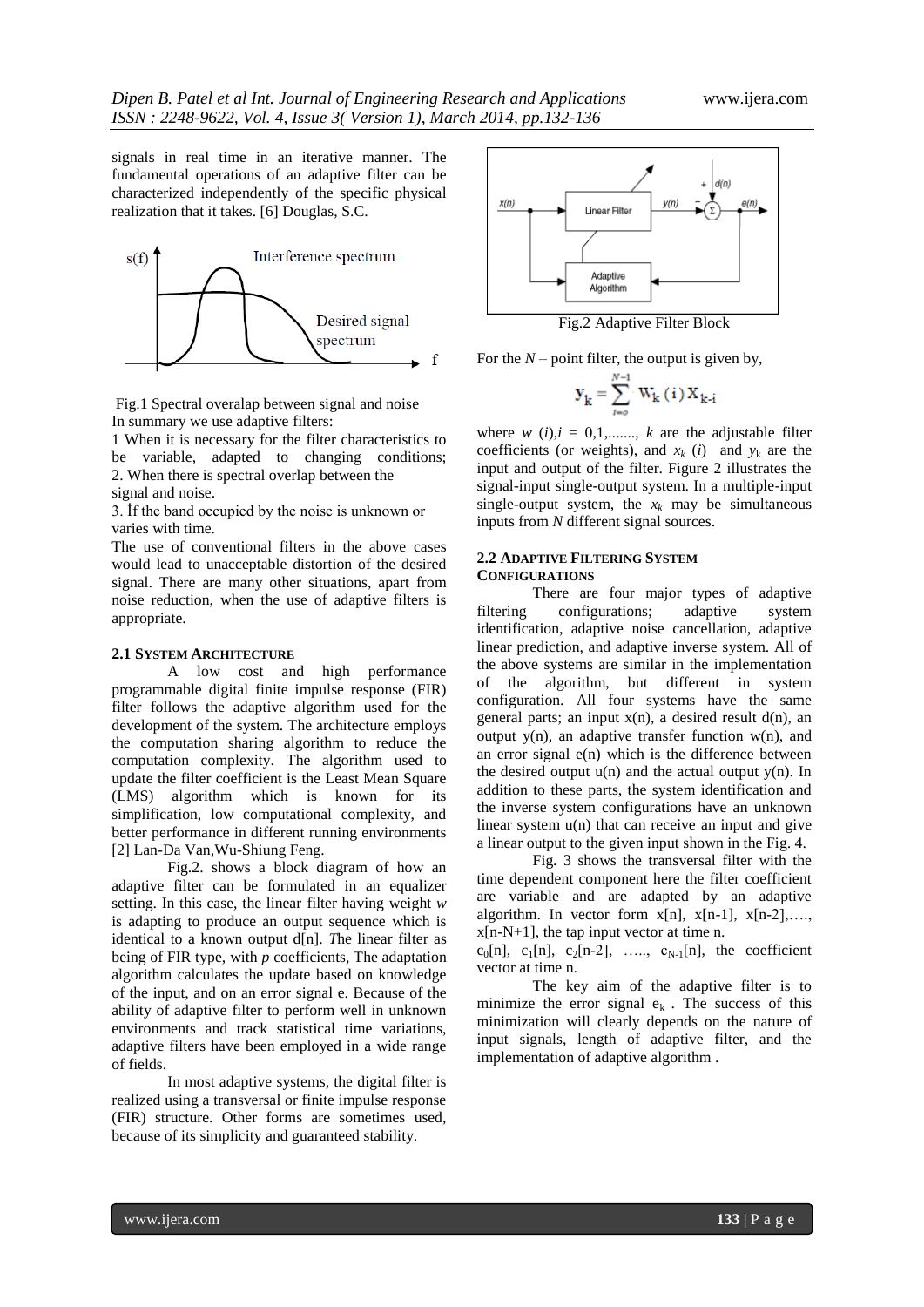

Fig. 3 Transversal filter with time dependent component

In a transversal filter of length N, as depicted in fig. 3, at each time n the output sample y[n] is computed by a weighted sum of the current and delayed input samples  $x[n], x[n-1], \ldots$ 

For the LMS algorithm it is necessary to have a reference signal d[n] representing the desired filter output. The difference between the reference signal and the actual output of the transversal filter is the error signal.



Fig. 4 Adaptive filter system using LMS algorithm

The adaptive filter could be FIR (nonrecursive), IIR (recursive) or even a non-linear filter. Most adaptive filters are FIR for reasons of algorithm stability and mathematical tractability. In the last few years however, adaptive IIR filters have become increasingly used in stable forms and in a number of real world applications (notably active noise control, and ADPCM techniques). Current research has highlighted a number of useful non-linear adaptive filters such as Volterra filters, and some forms of simple artificial neural networks.

#### **2.3 ADAPTIVE ALGORITHM**

Adaptive algorithms are used to adjust the coefficients of the digital filter such that the error signal *e* is minimized according to some criterion. For example in the least squares sense. Common algorithms that have found widespread application are the least mean square (LMS) , the recursive least squares (RLS), and the Kalman filter algorithms. In terms of computation and storage requirements, the LMS algorithm is the most efficient. Further, it does not suffer from the numerical instability problem inherent in the other algorithms. For these reasons, the LMS has wide spread.

# **2.4. LMS ADAPTIVE ALGORITHM**

LMS algorithm is a stochastic gradient algorithm. Steepest decent uses a deterministic gradient in recursive combinations. LMS does not require measurement of correlation and cross correlation function and matrix inversion.

The LMS algorithm is based on the steepest descent algorithm.

$$
W_{k+1} = W_k - \mu \nabla_k
$$

where *Wk* is the filter weight vector at the *k*th sampling instant, μ controls stability and rate of convergence and  $\nabla_K$  is the true gradient of the errorperformance surface, derive the windrow-Hopf LMS algorithm for adaptive noise cancelling, stating any reasonable assumptions made. The gradient vector, ∇, the cross-correlation between the primary and secondary inputs, **P**, and the auto correlation of the primary input, **R**, are related as

$$
\nabla = -2P + 2RW
$$

In the LMS algorithm, instantaneous estimates are used for ∇. Thus

$$
\nabla = -2 \text{ Pk} + 2 \text{ Rk} \text{ Wk}
$$

$$
= -2 \text{ Pk} + 2 \text{ Rk} \text{ Wk}
$$

$$
= -2 \text{ Xk} \text{ Yk} + 2 \text{ Xk} \text{ Xk}^{\text{T}}
$$

$$
= -2 \text{ Xk} (\text{ Yk} - \text{ Xk}^{\text{T}} \text{ Wk})
$$

$$
= -2 \text{ ek} \text{ Xk}
$$

Where,

$$
e_k = y_k - X_k^T W_k
$$

From the steepest descent algorithm we have the basic Windrow-Holf LMS algorithm is given as

$$
W_{k+1} = W_k + 2\mu e_k X_k
$$

where,

$$
e_k = y_k - W_k^T X_k
$$

The Weight Adaptation is given as:

$$
W_{k+1} = W_k + 2\mu X_k e_k
$$

The key feature of the LMS algorithm is its simplicity.

- Where,  $W_k(i)$  Vector of updated filter coefficient
	- $X_k(i)$  Vector of latest input samples
		- $e_k$  error sample
		- $y_k$  contaminated sample.

instead of calculating the gradient at every time step in steepest‐descent, the LMS algorithm uses a rough approximation to the gradient. The error at the output of the filter can be expressed as which is simply the desired output minus the actual filter output and can be expressed as,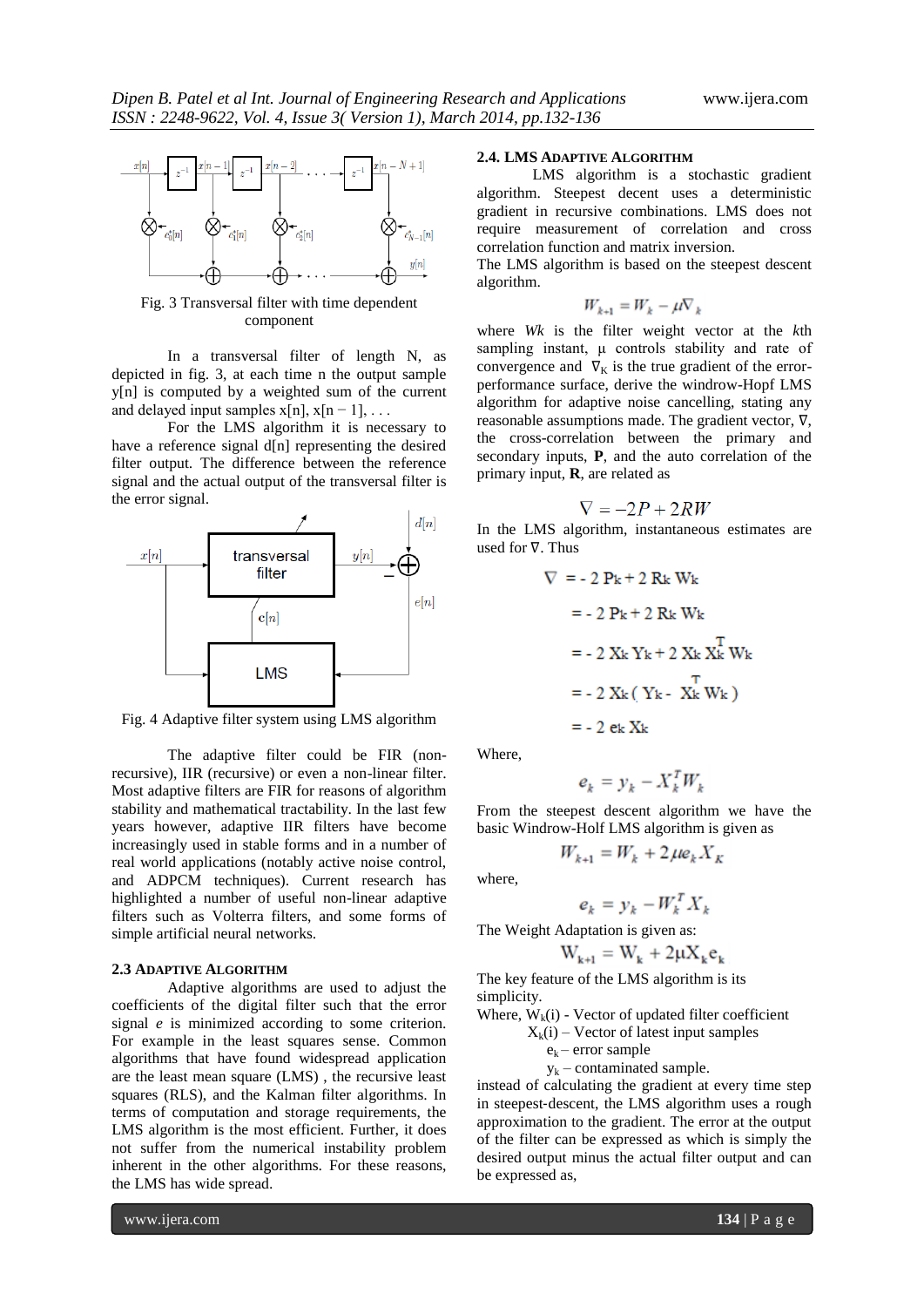$$
e_k = y_k - W_k(i)^* X_k(i)
$$

which is simply the desired output minus the actual filter output Using this definition for the error an approximation of the gradient is found by,

$$
\hat{\nabla} = -2e_{\mathbf{k}}\mathbf{X}_{\mathbf{k}}
$$

Substituting this expression for the gradient into the weight update equation from the method of steepest‐descent gives

$$
W_k(i+1) = W_k(i) + 2\mu e_k X_k(i)
$$

$$
0 < \mu < \frac{2}{MS_{\text{max}}},
$$

which is the Widrow‐Hoff LMS algorithm.

where M is the number of filter taps and Smax is the maximum value of the power spectral density of the tap inputs  $X_K$ . The relatively good performance of the LMS algorithm given its simplicity has caused it to be the most widely implemented in practice. For an N-tap filter, the number of operations has been reduced to 2\*N multiplications and N additions per coefficient update. When the filter taps are increased, this improves the convergent performance of LMS algorithm, but every tap (in structure of LMS adaptive filter) costs two more multipliers and two more adders however, this will increase the area needed and decrease the maximum frequency of the design. So, balance is required between the convergent performance and the amount of hardware used effectively. The high-speed capability and register rich architecture of the FPGA is ideal for implementing LMS. This is suitable for real-time applications, and is the reason for the popularity of the LMS algorithm.

# **III. Systolic Array Architecture**

This adaptive digital filter can be design on reconfigurable FPGA platform using Systolic array architecture, this paper shows the implementation of given filter architecture in systolic array form, which reduce the circuit scale into half without impairing the processing speed. The design digital FIR filter architecture employs the computation sharing algorithm to reduce the computation complexity. Systolic arrays represent a bottle neck architecture in which the adaptive algorithm calculations are performed in parallel. Implementing such adaptive filter architecture by arranging circuits (cells) that perform individual, calculations in a regular pattern and the data required for the calculation are feed to such cell in a pipelined manner. This parallel approach can improve the processing speed to a large extent and the uniform structure provides excellent expandability. Moreover, since the majority of the

## **V. ACKNOWLEDGEMENTS**

We would like to acknowledge the Faculties of Electronics & Telecommunication Department, cells are only connected directly to adjacent cells and the data exchange is local, they are highly suited for implementation using Large Scale Integration circuits (LSI). Figure 5 shows the architecture used for implementing the RLS or LMS algorithm using systolic arrays, shows a case with four array elements.  $x1(i)$ ,  $x2(i)$ ,  $x3(i)$  and  $x4(i)$  represent the ith sample point of the signals of each element and  $y(i)$ represents the ith sample point of the reference signal used for identifying the desired signal. The systolic arrays are mainly configured using two types of cells, boundary cells and



Fig. 5 Systolic array architecture

internal cells. All cells operate under the control of a single clock, and the data propagates through the cell arrays in synchronization with this clock, each data point is a complex number, and two multiplications of complex numbers are included in the internal cell processing.

## **IV. CONCLUSION**

In this Paper an efficient N-Tap systolic Adaptive Filter can be implemented on reconfigurable platform i.e. Field Programmable Gate Array (FPGA). The high processing speed and low computational complexity adaptive filter architecture ideal for implementing adaptive LMS algorithm. This paper has been to development of algorithms and systolic architectures for proposed adaptive filtering system architecture.

Sipna College of Engineering & Technology, Amravati for their support. I, Dipen B. Patel specially want to thank my guide Prof. Pritesh R. Gumble for